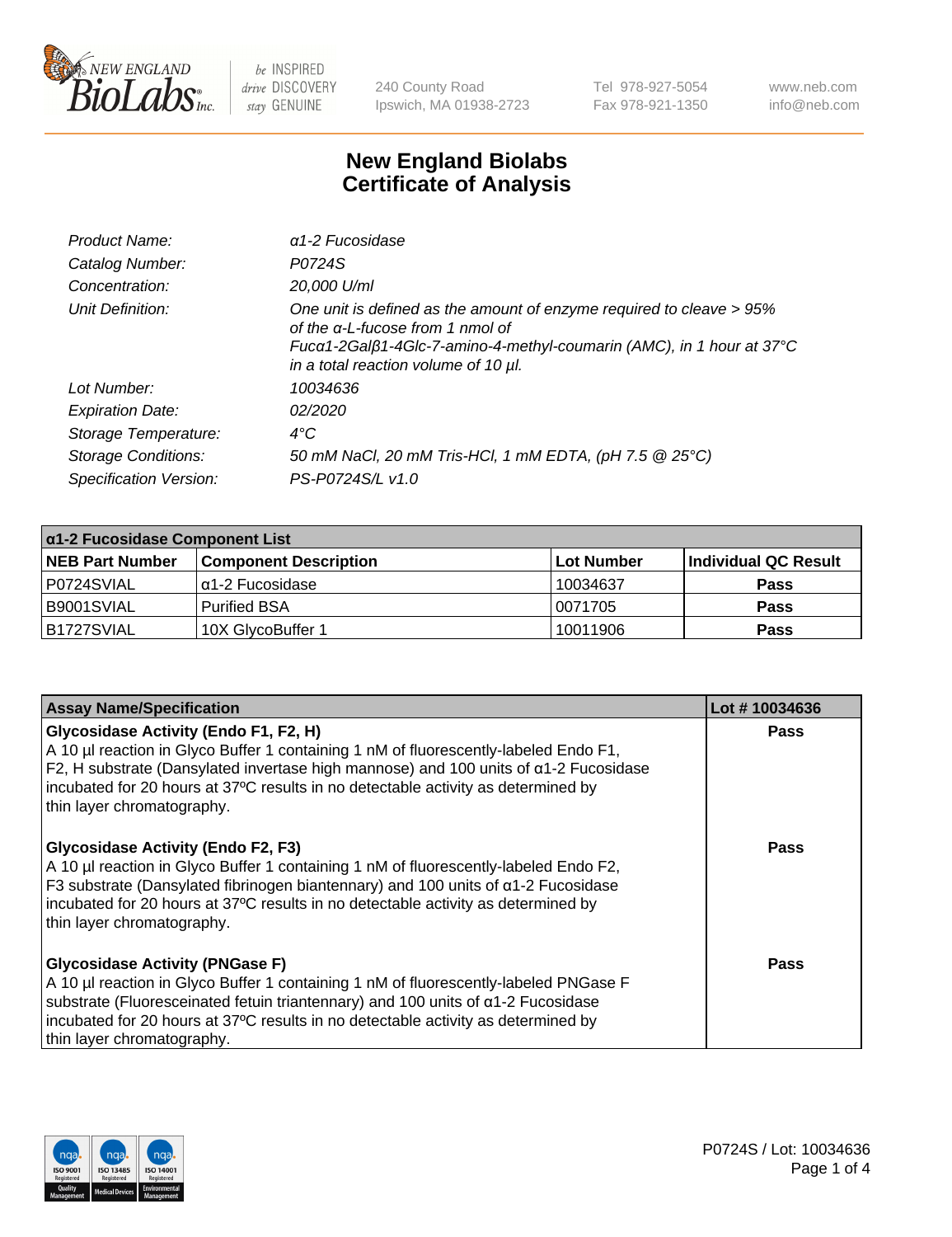

240 County Road Ipswich, MA 01938-2723 Tel 978-927-5054 Fax 978-921-1350

www.neb.com info@neb.com

| <b>Assay Name/Specification</b>                                                                                                                                                                                                                                                                                                                                    | Lot #10034636 |
|--------------------------------------------------------------------------------------------------------------------------------------------------------------------------------------------------------------------------------------------------------------------------------------------------------------------------------------------------------------------|---------------|
| Glycosidase Activity (α-Glucosidase)<br>A 10 µl reaction in Glyco Buffer 1 containing 1 nM of fluorescently-labeled<br>α-Glucosidase substrate (Glcα1-6Glcα1-4Glc-AMC) and 100 units of α1-2 Fucosidase<br>incubated for 20 hours at 37°C results in no detectable activity as determined by<br>thin layer chromatography.                                         | <b>Pass</b>   |
| Glycosidase Activity (α-N-Acetylgalactosaminidase)<br>A 10 µl reaction in Glyco Buffer 1 containing 1 nM of fluorescently-labeled<br>α-N-Acetylgalactosaminidase substrate (GalNAcα1-3(Fucα1-2)Galβ1-4Glc-AMC) and 100<br>units of a1-2 Fucosidase incubated for 20 hours at 37°C results in no detectable<br>activity as determined by thin layer chromatography. | Pass          |
| Glycosidase Activity (α-Neuraminidase)<br>A 10 µl reaction in Glyco Buffer 1 containing 1 nM of fluorescently-labeled<br>α-Neuraminidase substrate (Neu5Acα2-3Galβ1-3GlcNAcβ1-3Galβ1-4Glc-AMC) and 100 units<br>of a1-2 Fucosidase incubated for 20 hours at 37°C results in no detectable activity<br>as determined by thin layer chromatography.                 | <b>Pass</b>   |
| Glycosidase Activity (α1-3 Fucosidase)<br>A 10 µl reaction in Glyco Buffer 1 containing 1 nM of fluorescently-labeled<br>α-Fucosidase substrate (Fucα1-3Galβ1-4GlcNAcβ1-3Galβ1-4Glc-AMC) and 100 units of<br>a1-2 Fucosidase incubated for 20 hours at 37°C results in no detectable activity as<br>determined by thin layer chromatography.                       | <b>Pass</b>   |
| Glycosidase Activity (α1-3 Galactosidase)<br>A 10 µl reaction in Glyco Buffer 1 containing 1 nM of fluorescently-labeled<br>α-Galactosidase substrate (Galα1-3Galβ1-4GlcNAc-AMC) and 100 units of α1-2<br>Fucosidase incubated for 20 hours at 37°C results in no detectable activity as<br>determined by thin layer chromatography.                               | <b>Pass</b>   |
| Glycosidase Activity (a1-3 Mannosidase)<br>A 10 µl reaction in Glyco Buffer 1 containing 1 nM of fluorescently-labeled<br>α-Mannosidase substrate (Manα1-3Manβ1-4GlcNAc-AMC) and 100 units of α1-2 Fucosidase<br>incubated for 20 hours at 37°C results in no detectable activity as determined by<br>thin layer chromatography.                                   | <b>Pass</b>   |
| Glycosidase Activity (α1-6 Galactosidase)<br>A 10 µl reaction in Glyco Buffer 1 containing 1 nM of fluorescently-labeled<br>α-Galactosidase substrate (Galα1-6Galα1-6Glcα1-2Fru-AMC) and 100 units of α1-2<br>Fucosidase incubated for 20 hours at 37°C results in no detectable activity as<br>determined by thin layer chromatography.                           | Pass          |

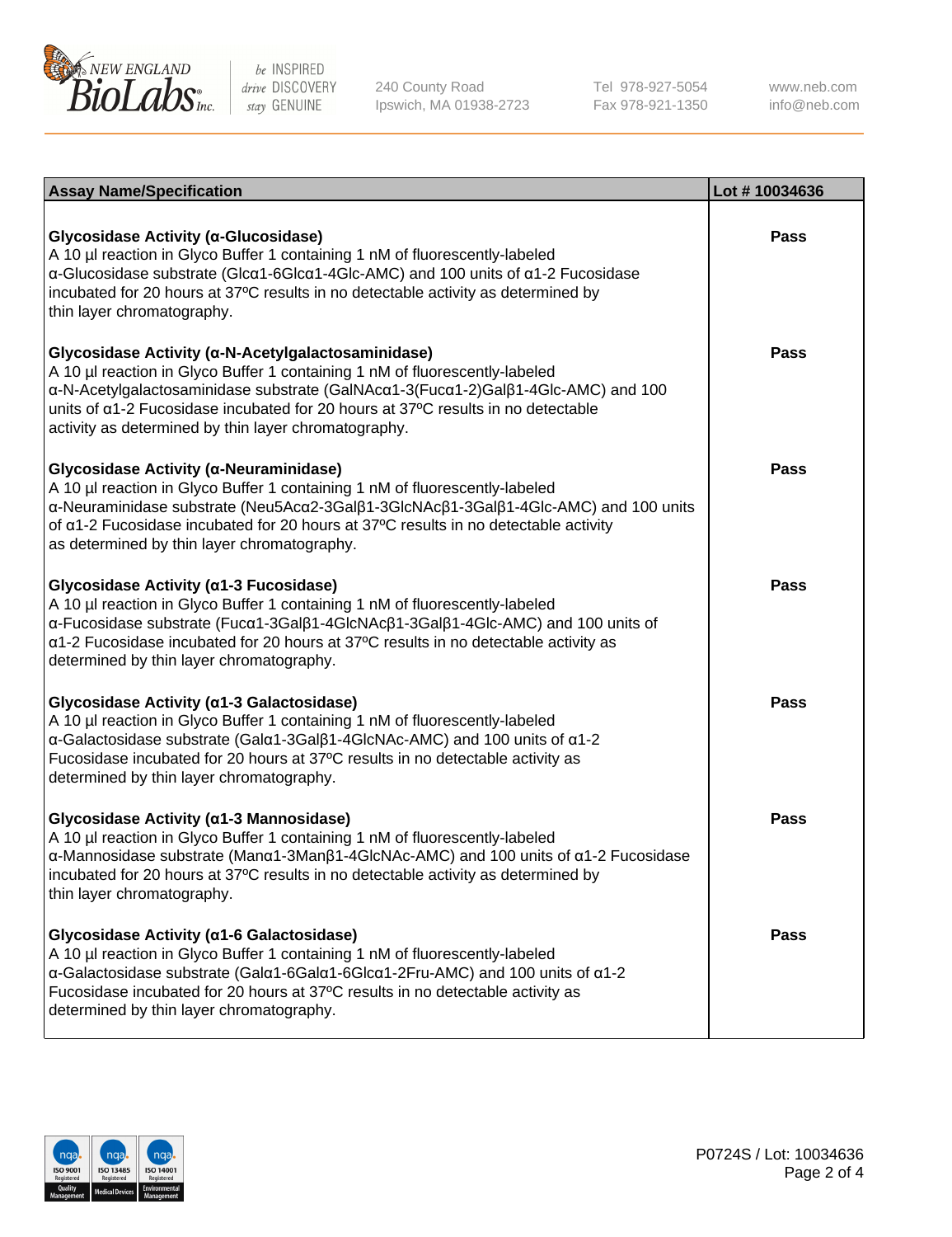

240 County Road Ipswich, MA 01938-2723 Tel 978-927-5054 Fax 978-921-1350 www.neb.com info@neb.com

| <b>Assay Name/Specification</b>                                                                                                                                                                                                                                                                                                                                                             | Lot #10034636 |
|---------------------------------------------------------------------------------------------------------------------------------------------------------------------------------------------------------------------------------------------------------------------------------------------------------------------------------------------------------------------------------------------|---------------|
| Glycosidase Activity (α1-6 Mannosidase)<br>A 10 µl reaction in Glyco Buffer 1 containing 1 nM of fluorescently-labeled<br>α-Mannosidase substrate (Manα1-6Manα1-6(Manα1-3)Man-AMC) and 100 units of α1-2<br>Fucosidase incubated for 20 hours at 37°C results in no detectable activity as<br>determined by thin layer chromatography.                                                      | <b>Pass</b>   |
| Glycosidase Activity (β-Mannosidase)<br>A 10 µl reaction in Glyco Buffer 1 containing 1 nM of fluorescently-labeled<br>$\beta$ -Mannosidase substrate (Man $\beta$ 1-4Man $\beta$ 1-4Man-AMC) and 100 units of $\alpha$ 1-2 Fucosidase<br>incubated for 20 hours at 37°C results in no detectable activity as determined by<br>thin layer chromatography.                                   | Pass          |
| Glycosidase Activity (β-N-Acetylgalactosaminidase)<br>A 10 µl reaction in Glyco Buffer 1 containing 1 nM of fluorescently-labeled<br>β-N-Acetylgalactosaminidase substrate (GalNAcβ1-4Galβ1-4Glc-AMC) and 100 units of<br>a1-2 Fucosidase incubated for 20 hours at 37°C results in no detectable activity as<br>determined by thin layer chromatography.                                   | <b>Pass</b>   |
| Glycosidase Activity (β-N-Acetylglucosaminidase)<br>A 10 µl reaction in Glyco Buffer 1 containing 1 nM of fluorescently-labeled<br>β-N-Acetylglucosaminidase substrate (GlcNAcβ1-4GlcNAcβ1-4GlcNAc-AMC) and 100 units<br>of a1-2 Fucosidase incubated for 20 hours at 37°C results in no detectable activity<br>as determined by thin layer chromatography.                                 | <b>Pass</b>   |
| Glycosidase Activity (β-Xylosidase)<br>A 10 µl reaction in Glyco Buffer 1 containing 1 nM of fluorescently-labeled<br>β-Xylosidase substrate (Xylβ1-4Xylβ1-4Xylβ1-4Xyl-AMC) and 100 units of α1-2<br>Fucosidase incubated for 20 hours at 37°C results in no detectable activity as<br>determined by thin layer chromatography.                                                             | <b>Pass</b>   |
| Glycosidase Activity (β1-3 Galactosidase)<br>A 10 µl reaction in Glyco Buffer 1 containing 1 nM of fluorescently-labeled<br>β-Galactosidase substrate (Galβ1-3GlcNAcβ1-4Galβ1-4Glc-AMC) and 100 units of α1-2<br>Fucosidase incubated for 20 hours at 37°C results in no detectable activity as<br>determined by thin layer chromatography.                                                 | <b>Pass</b>   |
| Glycosidase Activity ( $\beta$ 1-4 Galactosidase)<br>A 10 µl reaction in Glyco Buffer 1 containing 1 nM of fluorescently-labeled<br>$\beta$ -Galactosidase substrate (Gal $\beta$ 1-4GlcNAc $\beta$ 1-3Gal $\beta$ 1-4Glc -AMC) and 100 units of $\alpha$ 1-2<br>Fucosidase incubated for 20 hours at 37°C results in no detectable activity as<br>determined by thin layer chromatography. | Pass          |
| <b>Protease Activity (SDS-PAGE)</b>                                                                                                                                                                                                                                                                                                                                                         | Pass          |